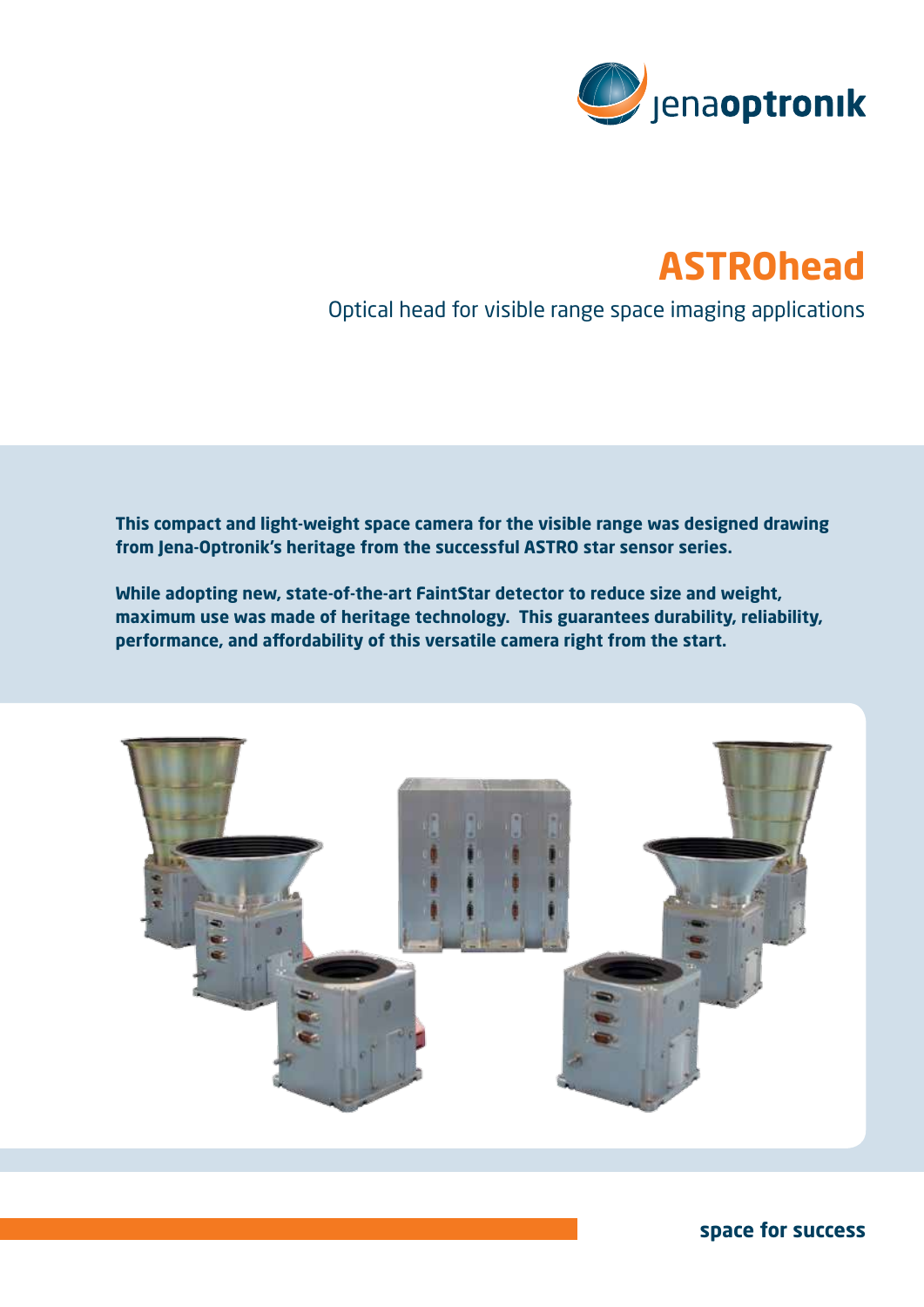

### **ASTROhead**

### **Visible range camera with grayscale image output**

| <b>Data output</b>         |                                                                                                                                                                                                               |                                                                                                                   |
|----------------------------|---------------------------------------------------------------------------------------------------------------------------------------------------------------------------------------------------------------|-------------------------------------------------------------------------------------------------------------------|
|                            | Full frame images, compressed or<br>uncompressed                                                                                                                                                              | up to 4Hz                                                                                                         |
|                            | ROIs / windows                                                                                                                                                                                                | frame rate depends on the ROI/window size                                                                         |
|                            | Pre-processed images (e.g. binning,<br>thresholding, star lists, entroids)                                                                                                                                    |                                                                                                                   |
| <b>Specification</b>       |                                                                                                                                                                                                               |                                                                                                                   |
| <b>Detector</b>            | FaintStar                                                                                                                                                                                                     | APS CMOS technology                                                                                               |
| <b>Detector Resolution</b> | 1024 x 1024 pixels                                                                                                                                                                                            |                                                                                                                   |
| <b>Optics</b>              | refractive, focal length 30.5mm,<br>1.<br>f/1.3<br>2. refractive, focal length 8.4 mm,<br>f/8.0 option<br>refractive, focal length 106 mm,<br>3.<br>f/4.2 option<br>Further optics /FoVs available on request | rad-hard glass material<br>circular<br>rad-hard glass material<br>circular<br>rad-hard glass material<br>circular |
| Mass                       | <b>ASTROhead</b><br>26deg SEA baffle<br>85 deg SEA baffle                                                                                                                                                     | approx. 0,9 kg<br>approx. 0,2 kg<br>approx. 0,1 kg                                                                |
| <b>Dimension</b>           | 80 x 80 x 88 mm <sup>3</sup>                                                                                                                                                                                  | without baffle, excluding alignment cube                                                                          |
| Operational I/F            | SpaceWire                                                                                                                                                                                                     | Either connection to S/C or multiple Optical heads can be<br>connected to the controller (see below)              |
| Power I/F                  | 5V (28V on request)                                                                                                                                                                                           | Either connection to S/C or multiple Optical heads can be<br>connected to the controller (see below)              |
| Power consumption          | 0,9 W typical                                                                                                                                                                                                 |                                                                                                                   |
| Reliability                | 215 FIT @+35°C                                                                                                                                                                                                | MIL-STD-217-F2                                                                                                    |
| <b>Temperature range</b>   |                                                                                                                                                                                                               |                                                                                                                   |
| <b>Operational</b>         | $-30$ °C  +60 °C                                                                                                                                                                                              |                                                                                                                   |
| Non-operational            | $-40 °C  +70 °C$                                                                                                                                                                                              |                                                                                                                   |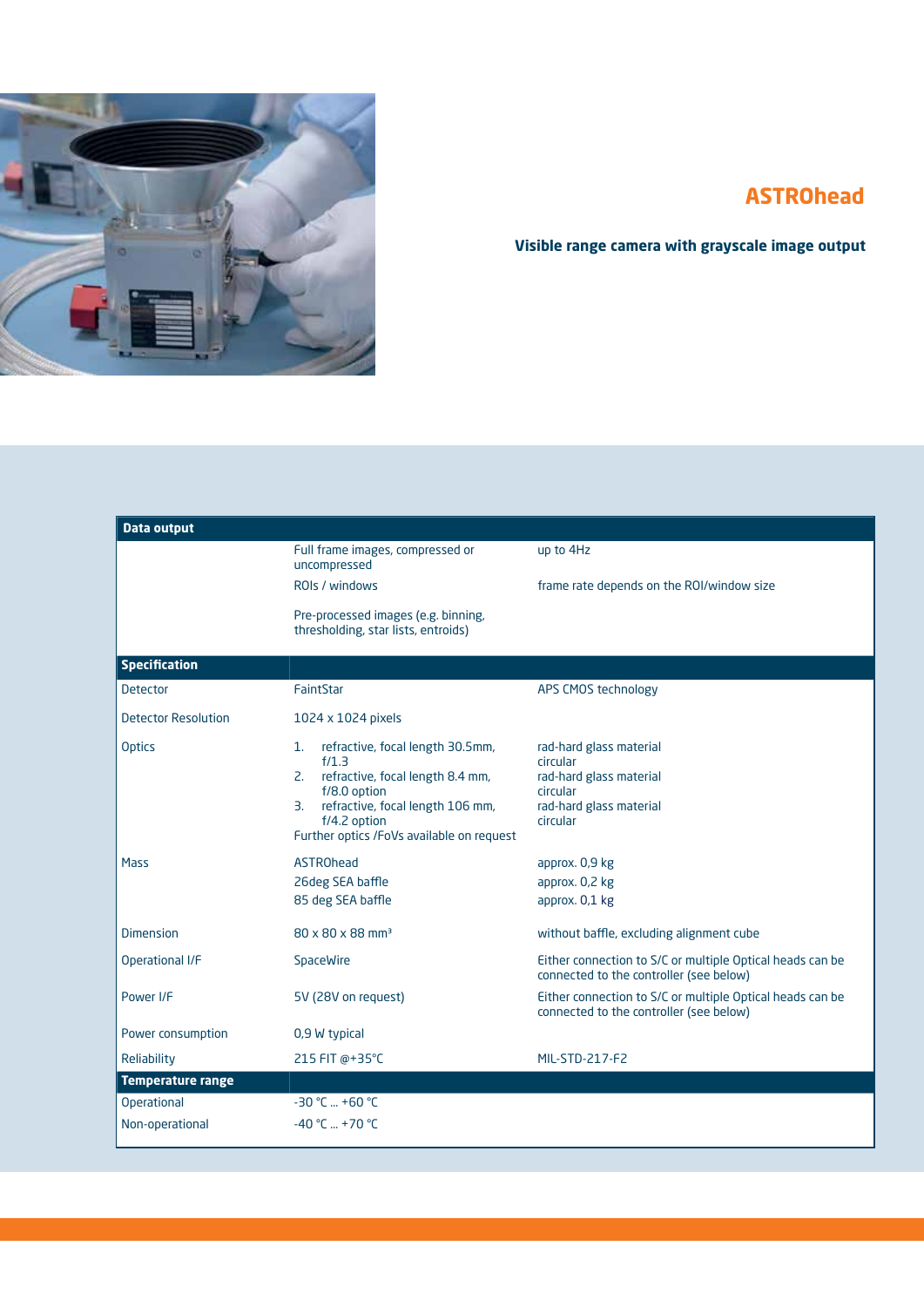



## **Controller**

**Multiple optical heads connect to the redundant controller box**

| <b>Data output</b>                                     |                                                                                                                                            |                                                                                                                               |
|--------------------------------------------------------|--------------------------------------------------------------------------------------------------------------------------------------------|-------------------------------------------------------------------------------------------------------------------------------|
| <b>Star Sensing</b>                                    | Attitude calculation from star centroides<br>Data fusion from multiple OHs<br>Acquisition support between multiple<br>heads                |                                                                                                                               |
| <b>Navigation</b><br><b>Space Situational Awarenes</b> | Delivery of synchronized images from<br>multiple optical heads<br>Stereo imaging and 3D coordinate output<br>Pose estimation and 3D output | optional<br>optional                                                                                                          |
| Inspection                                             | Storage and output of multiple images                                                                                                      |                                                                                                                               |
| <b>Specification</b>                                   |                                                                                                                                            |                                                                                                                               |
| <b>Dimension</b>                                       | 194 x 172 x 181 mm <sup>3</sup>                                                                                                            | Fully redundant                                                                                                               |
| Mass                                                   | $4.3$ kg                                                                                                                                   | Fully redundant                                                                                                               |
| Data (external)                                        | SpaceWire                                                                                                                                  | Other I/F available on request                                                                                                |
| Data (internal)                                        | SpaceWire for data exchange between<br>ASTROheads and controller                                                                           | connection of up to 4 ASTROheads per controller (fully<br>redundant), optional more units with additional SpaceWire<br>Router |
| Power I/F                                              | 28V nominal                                                                                                                                | Input voltage range can be tailored to customer needs                                                                         |
| Power consumption                                      | 13 W typical                                                                                                                               | end of life, with 4 ASTROheads, cold redundancy                                                                               |
| Reliability                                            | 924.2 FIT @+35°C                                                                                                                           | MIL-STD-217-F2                                                                                                                |
| <b>Temerpature range</b>                               |                                                                                                                                            |                                                                                                                               |
| <b>Operational</b>                                     | $-30$ °C  +60 °C                                                                                                                           |                                                                                                                               |
| Non-operational                                        | $-40 °C  +70 °C$                                                                                                                           |                                                                                                                               |

**space for success**